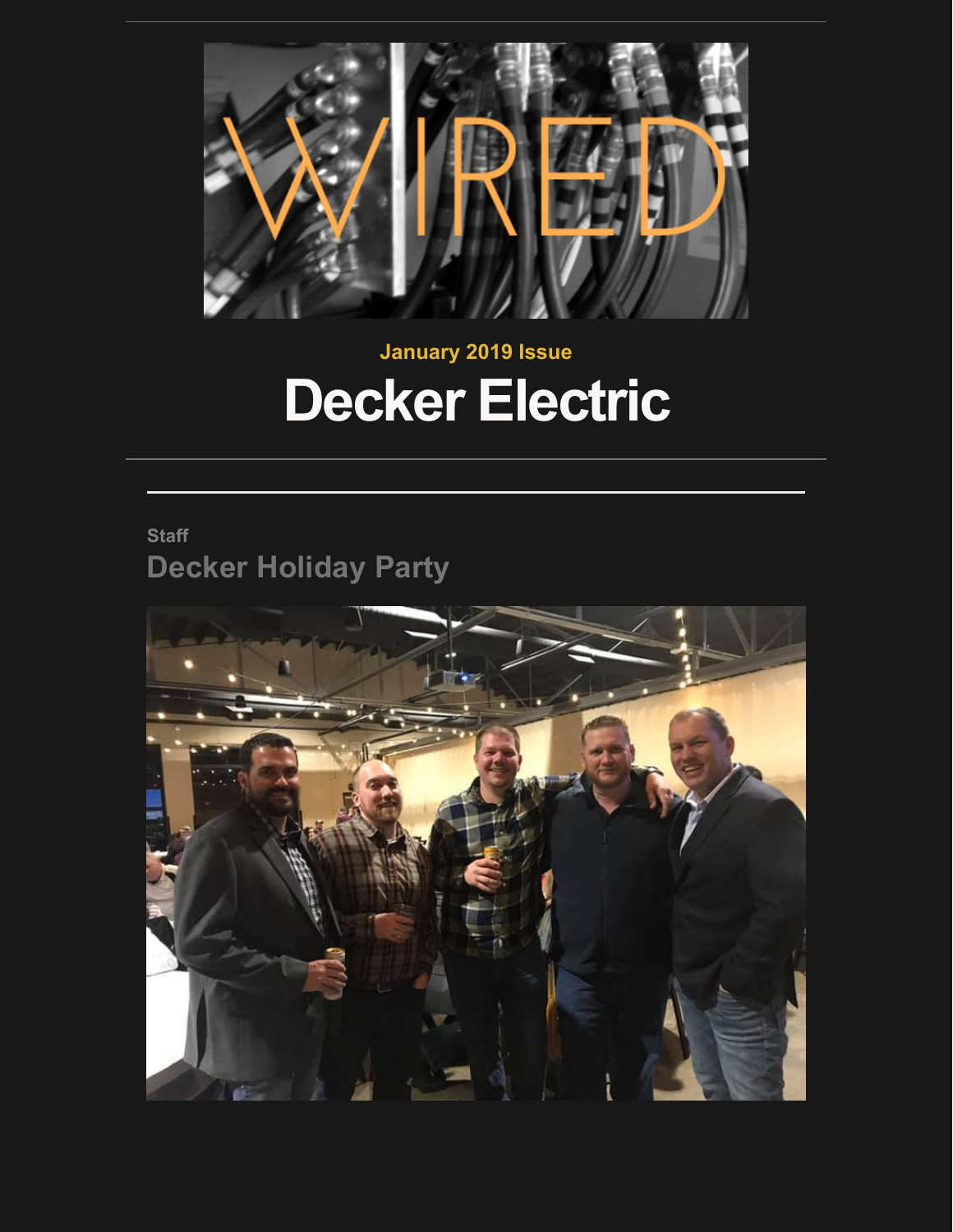









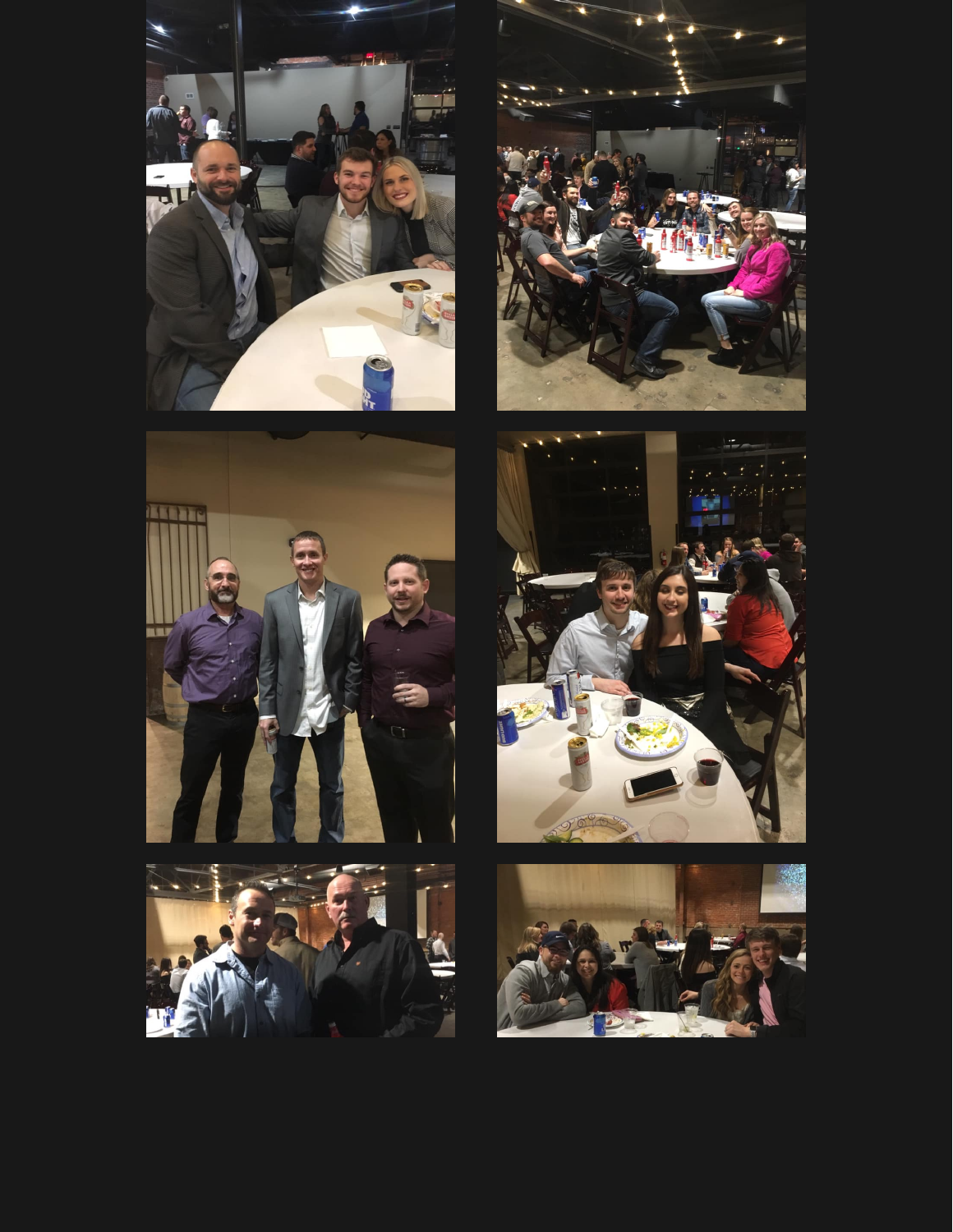

Thank you to everyone who came to our annual Holiday Party! We are so grateful for each of you and your hard work over the last year. Here's to an even better 2019!

# **Temperature Warnings**

Working outdoors can be dangerous in extreme temperatures. Winter brings freezing temperatures and an increased risk of cold stress-related illnesses such as hypothermia, frostbite and trench foot. You could be at a higher risk if you are predisposed to health factors including hypertension, hyperthyroidism and diabetes. Help keep each other safe by recognizing these symptoms:



#### **HYPOTHERMIA**

- Shivering stops
- Person loses coordination, becomes, disoriented, confused
- Unable to walk/stand, pupils dilate, pulse/breathing slows, lose consciousness

*What to Do: Call 911, get to a warm dry place, replace wet clothes with dry clothes, sweetened drink, warm packs on arm pits, groin, sides of chest.* 

#### **FROSTBITE**

• Reddened skin develops gray/white patches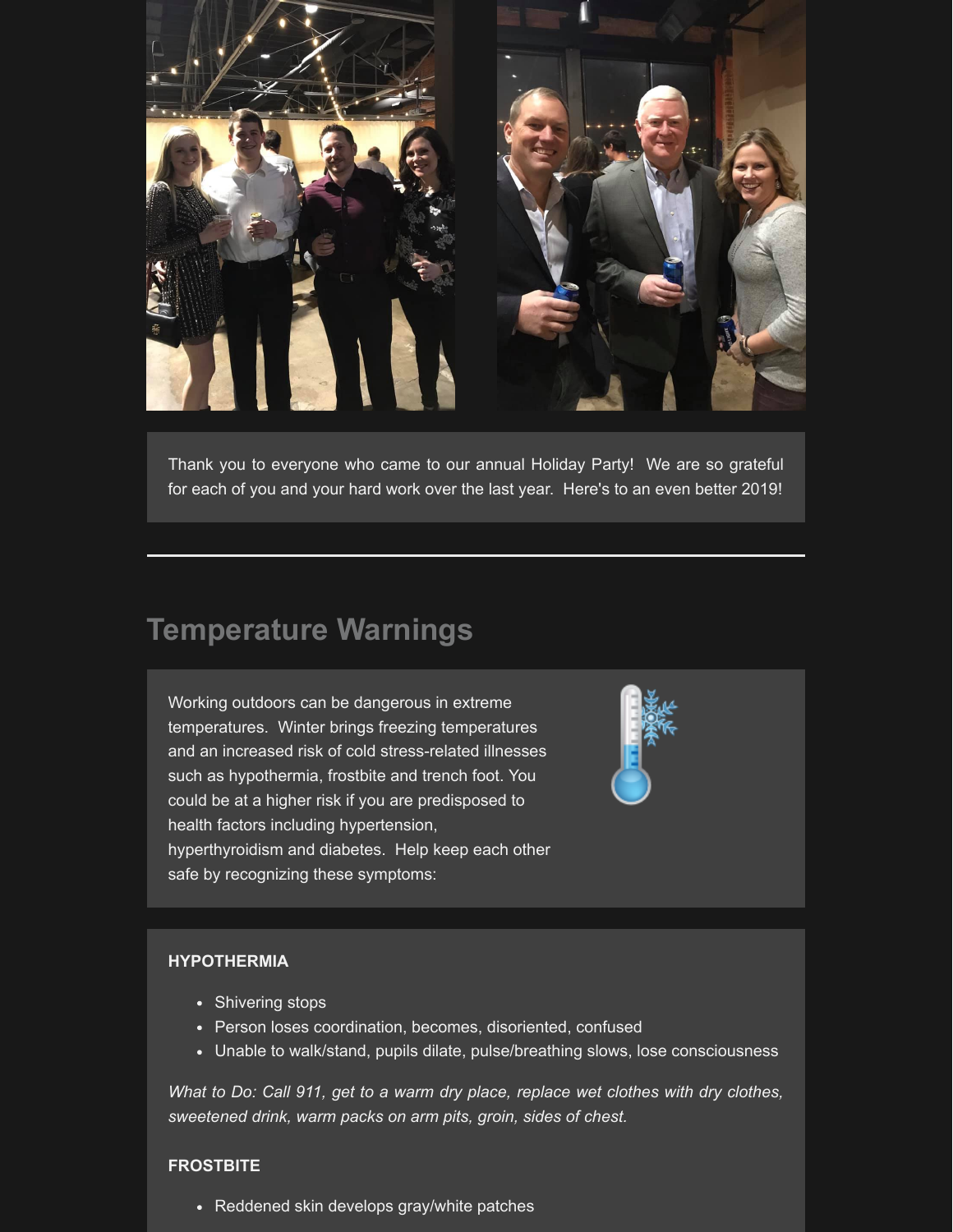- Numbness where affected
- Feels firm or hard
- Blisters occur

*What to Do: Loosely cover and protect from contact; do not rub affected area, do not apply snow/water, do not try to rewarm.*

#### **TRENCH FOOT**

• Numbness of skin, swelling, blisters

*What to Do: Remove shoes, wet socks; dry feet; give sweetened drinks.*

For more information, click [here.](https://www.osha.gov/SLTC/emergencypreparedness/guides/cold.html)

### **Recently-Awarded Projects in the First Quarter**

**Ark City** *Flood Pumps* **Clean Harbors** *Pre Fab Shop* **Fermi LBNF** *Cyberinfrastructure* **KICE**-Barrington, IL *Pepsi Co* **KICE**-TX Saginaw *Rail Canopy* **Standard Beverage** *2nd Floor* **Tyson**-Lexington *Chad Wash* **Tyson**-Lexington *Limit Switches*

### **Monthly Projects**

**City of Wichita** *Service Department* **City of Wichita** *Telecom Service Department* **CNH**-Wichita, KS *Electrical Maintenance* **Foley**-Wichita, KS *Electrical* **KanPak**-Ark City, KS *Electrical* **Tyson**-Emporia, KS **UPRR**-Throughout US *T&M Work*

#### **Current Projects**

**Andale Church**-Andale, KS **Camping World/Gander Mountain**- Wichita, KS **Convergys**-Dallas, TX  *Access Control/ CCTV* **COW** *WTP Re-Cable* **Creekstone Farms**  *Case Sealer Power Automation* **ESU** *Market St Hall* **Exacta** *IR Scanning* **Geeding**-Birmingham **Gregory Gymnasium Health South**-Wichita Falls, TX  *Generator* **Health South**-Wichita, KS  *Generator* **KanPak**-Ark City, KS *WTP* **KanPak**-Ark City, KS  *Hartness Palletizer Conveyor* **Lee Aerospace** *Power Upgrade* **Lockheed Martin**-Fort Worth, TX  *Booth 10* **Lockheed Martin**-Fort Worth, TX  *PMM3* **Minnesota Unlimited Seaway PCC**-Wichita, KS *Service Upgrade* **Ronald McDonald/Health Strategies Standard Beverage** *Office Remodel* **Tyson**-Amarillo, TX  *Intervention Controls*